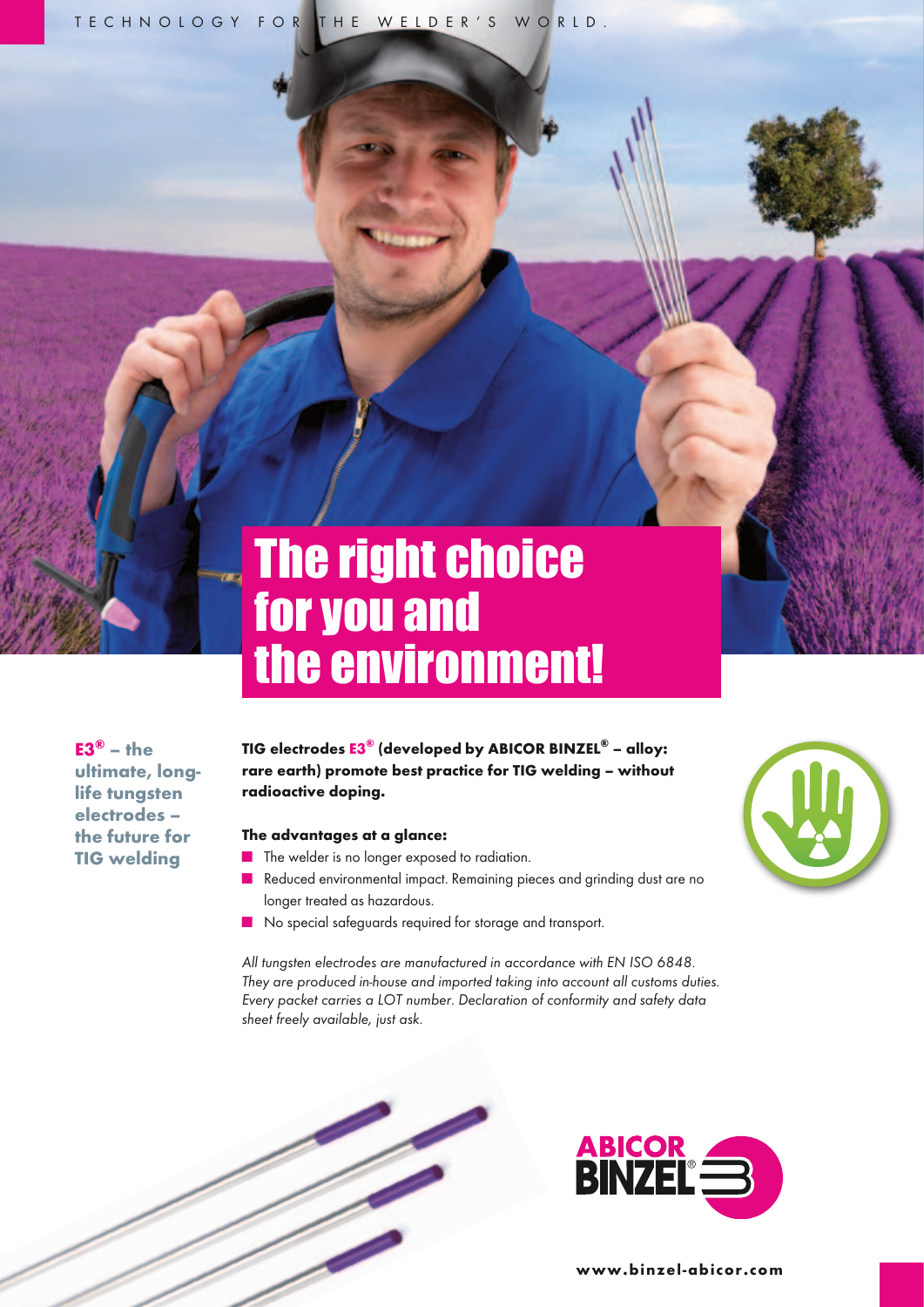# to thoriated tungsten electrodes … Non-radioactive alternatives

## The advantages of E3® are self-evident:

- Electrode tip remains "cooler" than thoriated types
- Superior repeatable ignition characteristics
- Increased arc stability
- Reduced burn off
- Higher current carrying capacity
- Lower degradation to the electrode tip
- Increased application flexibility

#### Higher electrical rating



At the same current density E3® electrodes operate at approx. 900°C less than the WTh electrodes and therefore have a higher current carrying capacity.

### **Durability** by comparison

The heat-effected zone of the electrode tip is visually reduced with E3<sup>®</sup> electrodes. Accordingly, the burn off of the E3® electrode tips is reduced and the durability increased.



E3®

**WTh 20** 

The visual appearance of the E3® electrodes after 150 ignitions show less erosion than the WTh 20 electrodes after 150 ignitions. E3® electrodes provide improved ignitions even after a longer period of use.





E3®

WTh 20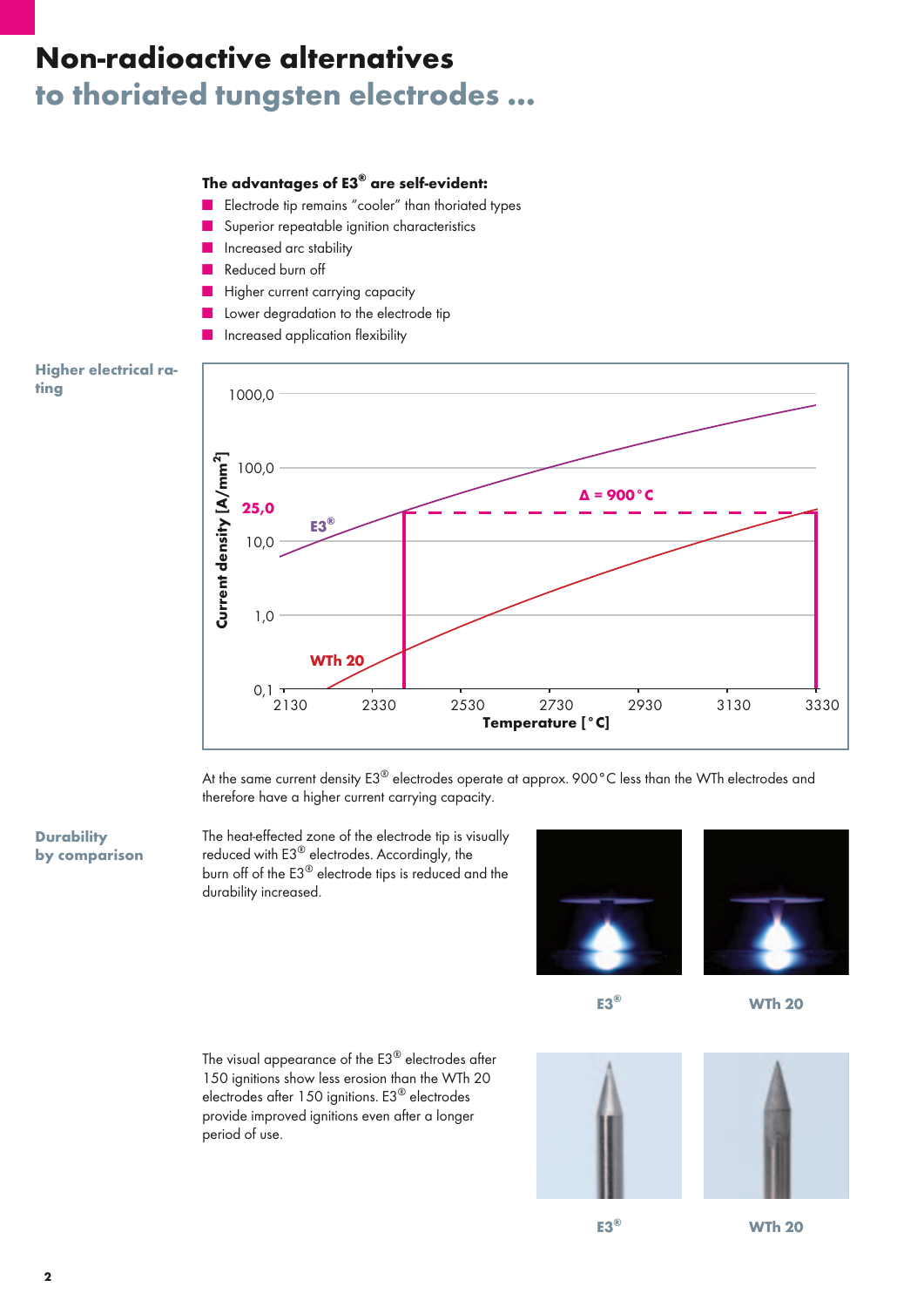| $E3^{\circledR}$ * | Electrodes with rare earth (mixed oxides). In comparison to thoriated electrodes this electrode is less harmful<br>to the environment and not radioactive. The electrodes offer excellent ignition characteristics and consistent<br>welding properties. They are universal and suitable for all applications in the whole range of DC and AC<br>welding for non-alloyed and high-alloyed steel, aluminium, titanium, nickel, copper and magnesium alloys.<br>Because of their great ignition properties they are also suitable for automated welding. Due to the low electrode<br>temperature, they offer an increased current carrying capacity and longer service life than thoriated electrodes.<br>$E3^{\circ}$ = purple<br>Colour-coding: |                                                                                                                                                                                                                                                                                                                                                                                                                                                                                                                                                                                            |  |  |  |  |
|--------------------|-------------------------------------------------------------------------------------------------------------------------------------------------------------------------------------------------------------------------------------------------------------------------------------------------------------------------------------------------------------------------------------------------------------------------------------------------------------------------------------------------------------------------------------------------------------------------------------------------------------------------------------------------------------------------------------------------------------------------------------------------|--------------------------------------------------------------------------------------------------------------------------------------------------------------------------------------------------------------------------------------------------------------------------------------------------------------------------------------------------------------------------------------------------------------------------------------------------------------------------------------------------------------------------------------------------------------------------------------------|--|--|--|--|
| WLa 10 / 15 / 20   | Colour-coding:                                                                                                                                                                                                                                                                                                                                                                                                                                                                                                                                                                                                                                                                                                                                  | Lanthanated electrodes are suitable for applications in DC and AC welding. Their main areas of application<br>are the welding of non-alloyed and high-alloyed steel, aluminium, titanium, nickel, copper and magnesium<br>alloys. These electrodes are also suitable for the use in micro-plasma welding.<br>Ignition characteristics are enhanced with increased amounts of lanthanum oxide (La <sub>2</sub> O <sub>3</sub> ). The overall service<br>life and current carrying capacity is lower than the $E3^{\circledR}$ electrodes.<br>WLa 10 = black / WLa 15 = gold / WLa 20 = blue |  |  |  |  |
| <b>WCe 20</b>      | By adding cerium oxide $(CeO2)$ , these electrodes have an increased capacity compared to pure tungsten<br>electrodes, however the WCe electrodes have a lower capacity than the $E3^\circledast$ and WL electrodes. Main areas<br>of application are in the DC and AC welding of non-alloyed and high-alloyed steel, aluminium, titanium,<br>nickel, copper and magnesium alloys in the low and middle current range.<br>Colour-coding:<br>WCe $20 =$ grey                                                                                                                                                                                                                                                                                     |                                                                                                                                                                                                                                                                                                                                                                                                                                                                                                                                                                                            |  |  |  |  |
| <b>WP</b>          | Undoped electrodes - consist of pure tungsten. The main area of application for this type of electrode is the<br>AC welding of aluminium alloys with excellent arc stability. The WP-electrodes are not suitable for DC welding.<br>Colour-coding:<br>$WP = green$                                                                                                                                                                                                                                                                                                                                                                                                                                                                              |                                                                                                                                                                                                                                                                                                                                                                                                                                                                                                                                                                                            |  |  |  |  |
| <b>WZr08</b>       | for DC welding.<br>Colour-coding:                                                                                                                                                                                                                                                                                                                                                                                                                                                                                                                                                                                                                                                                                                               | Tungsten electrodes with the addition of zirconium have a lower risk of contaminating the weld from deposits<br>of tungsten. The main area of application for this electrode is AC welding. They are limited in their suitability<br>$WZr$ 08 = white                                                                                                                                                                                                                                                                                                                                      |  |  |  |  |

| Length: 175 mm<br>Electrodes-Ø | $E3^{\circledR\star}$<br>purple | <b>WLa 10</b><br><b>black</b> | W <sub>15</sub><br>gold | <b>WLa 20</b><br>blue | <b>WCe 20</b><br>grey | <b>WP</b><br>green | <b>WZr08</b><br>white |
|--------------------------------|---------------------------------|-------------------------------|-------------------------|-----------------------|-----------------------|--------------------|-----------------------|
| $1.0 \text{ mm}$               | 700.0304.10                     | 700.0157                      | 700.1183                | 700.0219              | 700.0166              | 700,0003           | 700.0028              |
| 1.6 mm                         | 700.0306.10                     | 700.0158                      | 700.1184                | 700.0220              | 700.0167              | 700.0007           | 700.0030              |
| $2.0 \text{ mm}$               | 700.0307.10                     | 700.0159                      | 700.1185                | 700.0221              | 700.0168              | 700,0009           | 700.0032              |
| $2.4 \text{ mm}$               | 700.0308.10                     | 700.0160                      | 700.1186                | 700.0222              | 700.0169              | 700.0012           | 700.0034              |
| $3.2 \text{ mm}$               | 700.0310.10                     | 700.0162                      | 700.1187                | 700.0223              | 700.0170              | 700.0016           | 700.0036              |
| $4.0 \text{ mm}$               | 700.0311.10                     | 700.0163                      | 700.0255                | 700.0242              | 700.0171              | 700.0018           | 700.0037              |
|                                |                                 |                               |                         |                       |                       |                    |                       |

# Tungsten electrodes per DIN EN ISO 6848 (10 pcs.)

\*According to DIN EN ISO 6848.

Tungsten electrodes in 150 mm length on demand.